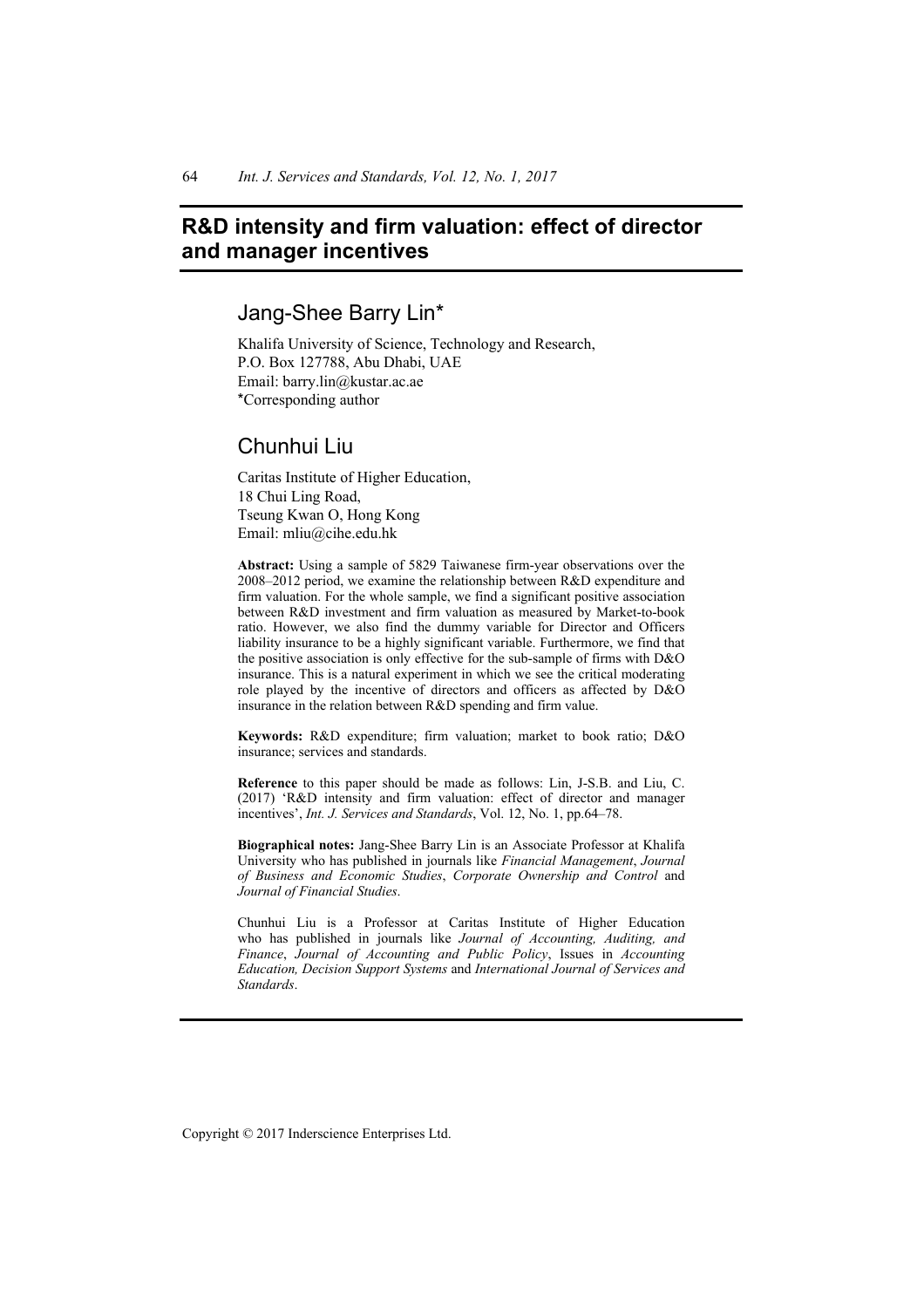### **1 Introduction**

"Spending more on R&D won't drive results…" says the 2010 'Global Innovation 1000' report by Booz and Company. A 2015 Mckinsey paper on R&D effectiveness carries the title "Brightening the black box of R&D", Whether R&D expenditures are effective in value creation has been a perennial question in the minds of executives and business consultants. R&D and capital expenditures often result in cost overrun and delay. Overinvestment is a common problem with US firms, up to 20% of a firm's cash flow (Richardson, 2006). R&D expenditures are also an easy target for cost cutting when managers face pressure in generating short-term profits since R&D expenditures are expensed rather than capitalised (Knott, 2012).

In terms of empirical evidence, while some studies report a negative effect of R&D expenditures on firm valuation (Guo et al., 2004; Lin and Chen, 2005), many studies report evidence supporting a positive relationship between R&D spending and firm performance (Branch, 1974; Tassey, 1983; Erickson and Jacobson, 1992; Long and Ravenscraft, 1993; Hitt et al., 1991). Chalmers et al. (2002), Eberhart et al. (2004), Munari et al. (2010) and Li (2006) also report evidence of a significant positive correlation between stock price abnormal returns and variations in R&D investments. Comparing younger Hi-tech with older Low-tech firms, Duqi and Torluccio (2013) report evidence that younger and smaller Hi-tech firms experience higher market value effect from R&D spending.

One of the key issues, however, has not been clearly addressed in earlier studies. The issue of managerial and director incentive is critically important in the investment into R&D. Conscientious directors and managers would engage in appropriate R&D expenditure even when facing profit pressure, while opportunistic directors and managers might be tempted to cut R&D expenditure to generate a higher short-term profit.

Directors and Officers' (D&O) Liability Insurance is an important instrument as an incentive for directors and managers to spend in R&D because D&O liability insurance covers corporate directors and officers against claims arising from their negligent actions as representatives of a firm (Hwang and Kim, 2014). As D&O liability insurance increases the likelihood of attracting valuable outside directors to join the board, reducing conservatism, and lowering the threat of litigation risk (e.g., Core, 1997; O'Sullivan, 2002), the unintended moral hazard can be reduced.

Empirically, some studies report a negative performance after adopting D&O liability insurance (Chalmers et al., 2002; Zou et al., 2008). Lin et al. (2011) reveal that acquirers with a higher level of directors' liability insurance coverage experience lower announcement-period abnormal stock returns and lower synergies. Two studies find a positive association between this insurance and the cost of debt and equity respectively (Lin et al., 2013; Chen et al., 2016).

Other scholars suggest that firms purchase D&O liability insurance as a regular business practice and that the insurance does not necessarily harm shareholder wealth (Bhagat et al., 1987; Boyer, 2003). Holderness (1990) and O'Sullivan (1997) suggest that D&O liability insurance would strengthen external monitoring and hence prevent the occurrence of managerial wrongdoing.

This study contributes to the literature by advancing the understanding of the role of D&O liability insurance in enhancing firm value from R&D investment in an Asian context. Earlier studies on the relationship between R&D spending and firm value tend to focus on Western countries. In this paper, we use a dataset from Taiwan stock markets,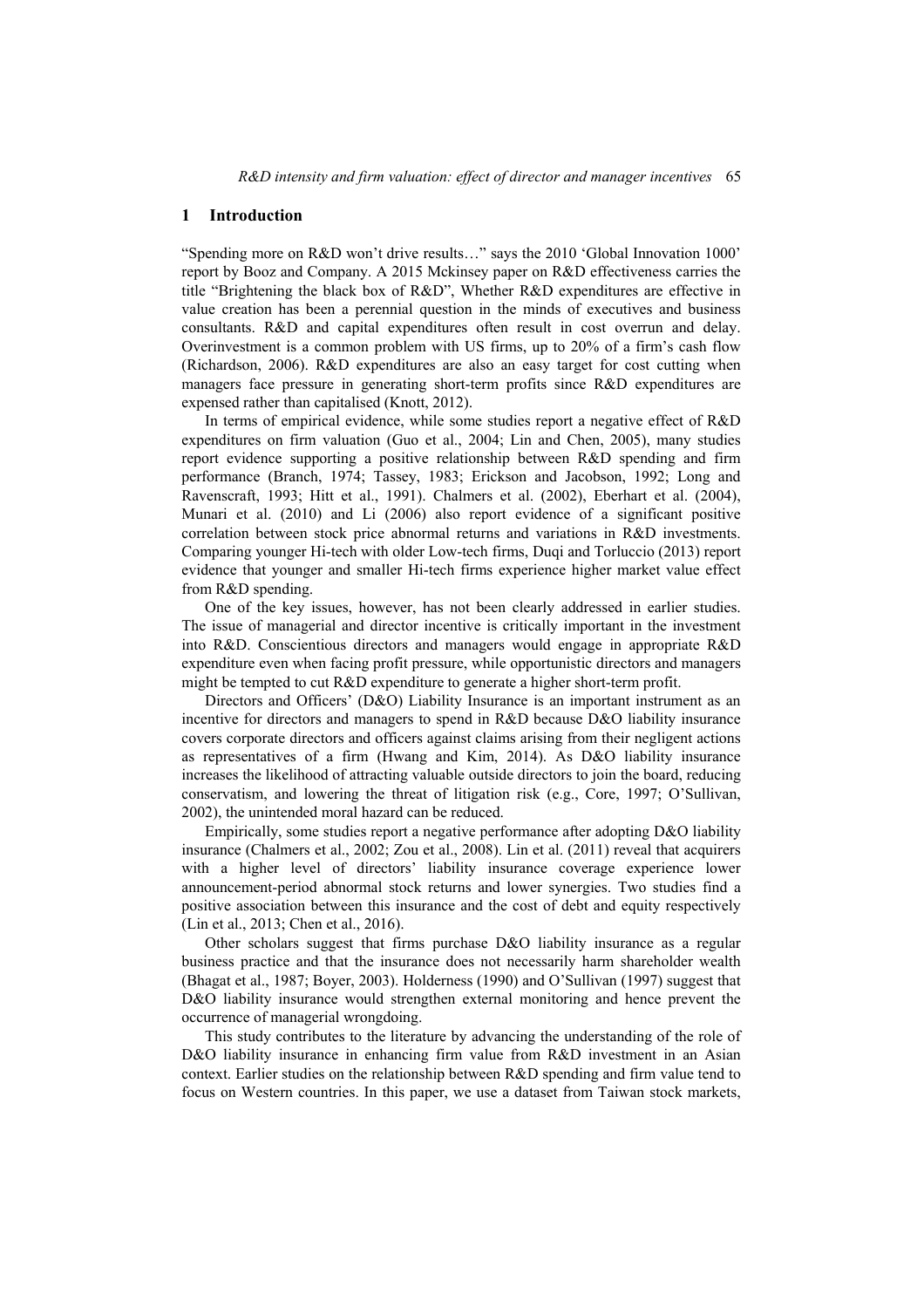and provide additional evidence using a sample from the emerging markets. We also contribute to the literature in using D&O liability insurance as an instrument for director and manager incentive in the issue of R&D effectiveness.

The rest of this paper is organised as follows. Section 2 reviews the literature and develops a hypothesis. Section 3 discusses the data and empirical methodologies. Section 4 presents the empirical results. Section 5 concludes the paper.

# **2 Literature review and hypothesis development**

Much research has revealed a positive relationship between R&D and firm value (Ahmed and Falk, 2006; Han and Manry, 2004; Lin and Liu, 2015; Luo et al., 2009; Nekhili et al., 2012; Szewczyk et al., 1996). Duqi and Torluccio (2011) find a strong positive and significant influence of R&D expenditure on firm market value. Chan et al. (2001) find that companies with high R&D to equity market value earn large excess returns. Kallunki et al. (2009) find that the magnitude of stock price response to the R&D spending of a technology firm that's acquiring another technology firm increases by 107% in the year of acquisition. Anagnostopoulou (2008) finds that much research attributes such a positive relation to market compensating for risk from R&D investments. Firm value can be influenced by R&D investments because R&D investments can influence the future profitability of a firm (Branch, 1974) and contribute positively to firm performance (Ehie and Olibe, 2010). Therefore, market participants find both capitalised R&D and R&D expense to be value relevant (Callimaci and Landry, 2004).

R&D involves a high level of risk and uncertainty (Moehrle and Walter, 2008). For example, in 2003, Daimler-Chrysler recognised more than \$250 million running losses when DaimlerChrysler and Deutsche Telekom founded a joint venture named Toll Collect to develop and build a highway truck-toll-collection system for the German government (Edmondson et al., 2004).

As per agency theory, shareholders may not be able to benefit from high risk/high return strategies associated with R&D investments because risk-adverse managers tend to prefer short-term gains through efficiency-seeking strategies leading to a reduction in R&D and capital expenditures (Bargeron et al., 2010; Cohen et al., 2009; Liu, 2015; Ortiz et al., 2013). In addition, members of the board of directors of publicly traded corporations face personal liability for breach of duties of care to the company's shareholders (Romano, 1991). Liability exposure may induce managers and directors to be overly conservative and lead them to forego risky positive net present value projects (Boyer and Tennyson, 2015).

D&O insurance policies provide coverage to a company's officers and directors against risks arising from day-to-day management (Boyer and Tennyson, 2015) and attract competent and talented directors and officers (Mayers and Smith, 1982). A recent study (Hwang and Kim, 2014) finds that D&O insurance leads to a more risk-taking behaviour of firms.

Moreover, Chan et al. (2015) find that R&D-intensive firms indeed earn higher stock returns when they have well-established corporate governance because good governance is able to prevent potential overinvestment in R&D spending and to increase the rate of return for R&D spending firms. Pindado et al. (2015) find that effective control mechanisms reinforce the positive effect of R&D on a firm's market value. D&O insurers can provide valuable monitoring services to the firm like scrutinising its governance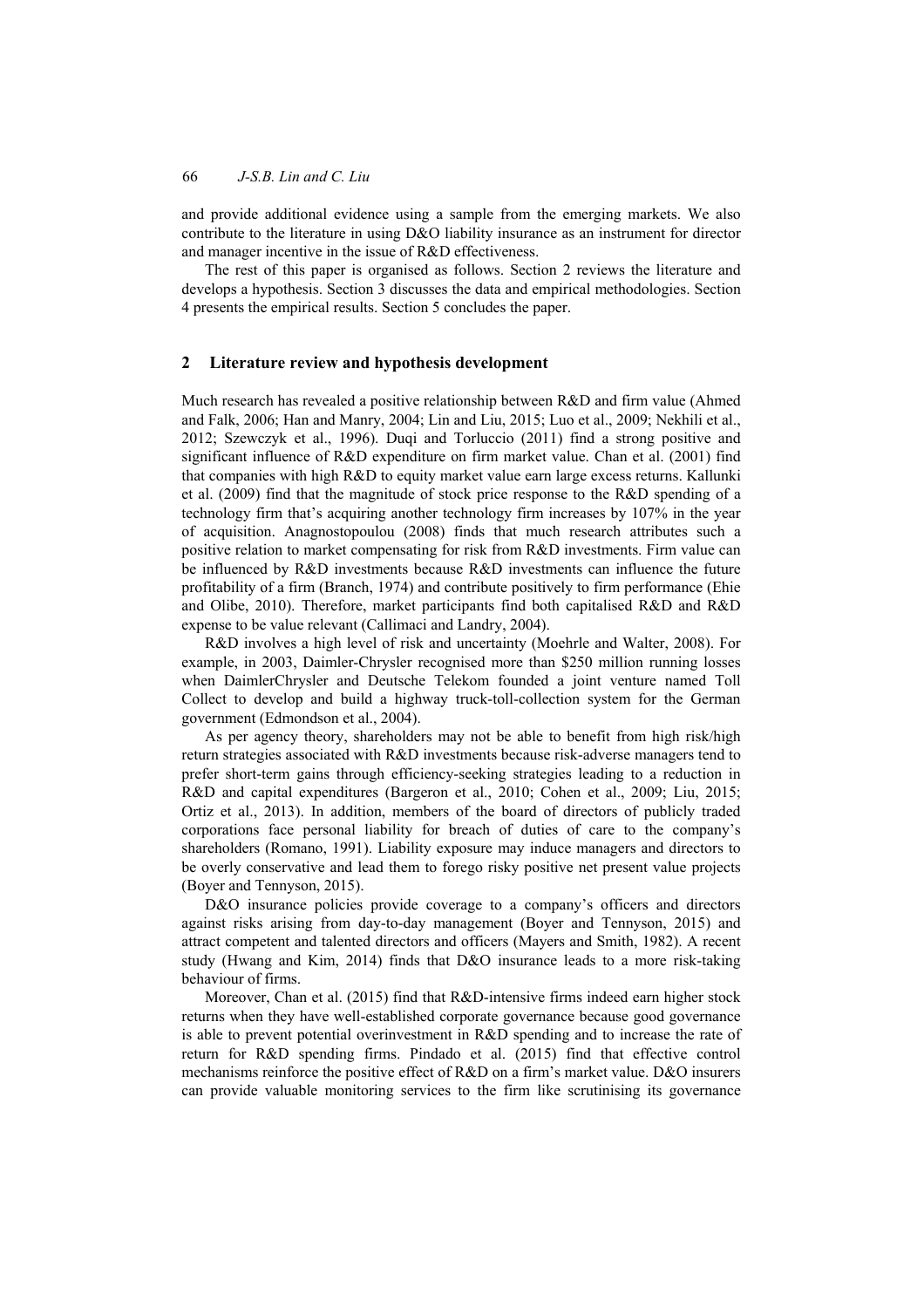structure during the underwriting process (Core, 1997, 2000). Insurers engage in extensive pre-sale monitoring of potential purchasers of D&O insurance (Baker and Griffith, 2009). Holderness (1990) indicates that insurers may negotiate changes in a firm's corporate governance as a condition for obtaining insurance such as increasing the number of outsiders on the audit committee. O'Sullivan (1997) finds that the purchase of D&O insurance is positively related to firm size and negatively related to insider ownership of shares. Boyer and Tennyson (2015) find that D&O insurance coverage to associate with stronger corporate governance. Since D&O insurance encourages optimal risk taking (Boyer and Tennyson, 2015), we hypothesise that

*H1: R&D spending and firm values are positively associated.* 

*H2: D&O insurance coverage increases the positive association between firm value and R&D spending.* 

### **3 Data and methodology**

#### *3.1 Data, sample selection and key variables*

Our sample incorporates the annual financial results of listed firms traded on either the Taiwan Stock Exchange (TSE) or GreTai Securities Market (OTC) for the sampling period from 2008 to 2012. All variables of the observations are extracted from the Taiwan Economic Journal database, which is comparable to CRSP/Compustat merged database. Considering the differences in regulations and accounting periods, we exclude firms in finance and utility industries as well as non-trading and non-December fiscal year-end firms. Over this sampling period, 16 firms stopped buying the D&O insurance in some years, three of which repurchased the insurance in other years. To avoid the impact of such outliers, we exclude these 16 firms. After excluding firms with missing values in the variables used, our final data contains 5829 firm-year observations of 1303 firms. These firms come from across all 29 industrial categories in Taiwan as per Table 1. In our robustness test, all variables are winsorised at the top and bottom 1% level.

Table 1 reports the percentage of firms in each industrial category by year and 5-year average. It is clear that the variation in the percentage properly reflects the industrial landscape of Taiwan. Of the 29 industrial categories (currently category numbers 7 and 13 are not in use, and Category 19 is for Miscellaneous and contains no observations) many traditional industries represent less than 1% of firms, while High-tech industries have the highest percentages. Many firms are in industries where R&D is critical: Electronic Parts/Components (14.41%), Semiconductor (9.55%), Optoelectric (8.37%), Computer and Peripheral (8.34%) and Communications and Internet (5.47%) (based on 5-year average).

Table 2 reports mean value of firm characteristics variables across industry categories. Confirming results in Table 1, traditional industries represent a smaller number of observations while High-tech industries offer more observations. In terms of firm age, traditional industries have higher firm age, while the average age of all Hightech industries is lower than the total average of 36 years. We also observe that in terms of the adoption of D&O liability insurance, High-tech firms have the higher percentage of D&O adoption around 70%, while  $30 \sim 40\%$  traditional industries have adopted D&O. When we look at R&D ratio, the High-tech industries also have significantly higher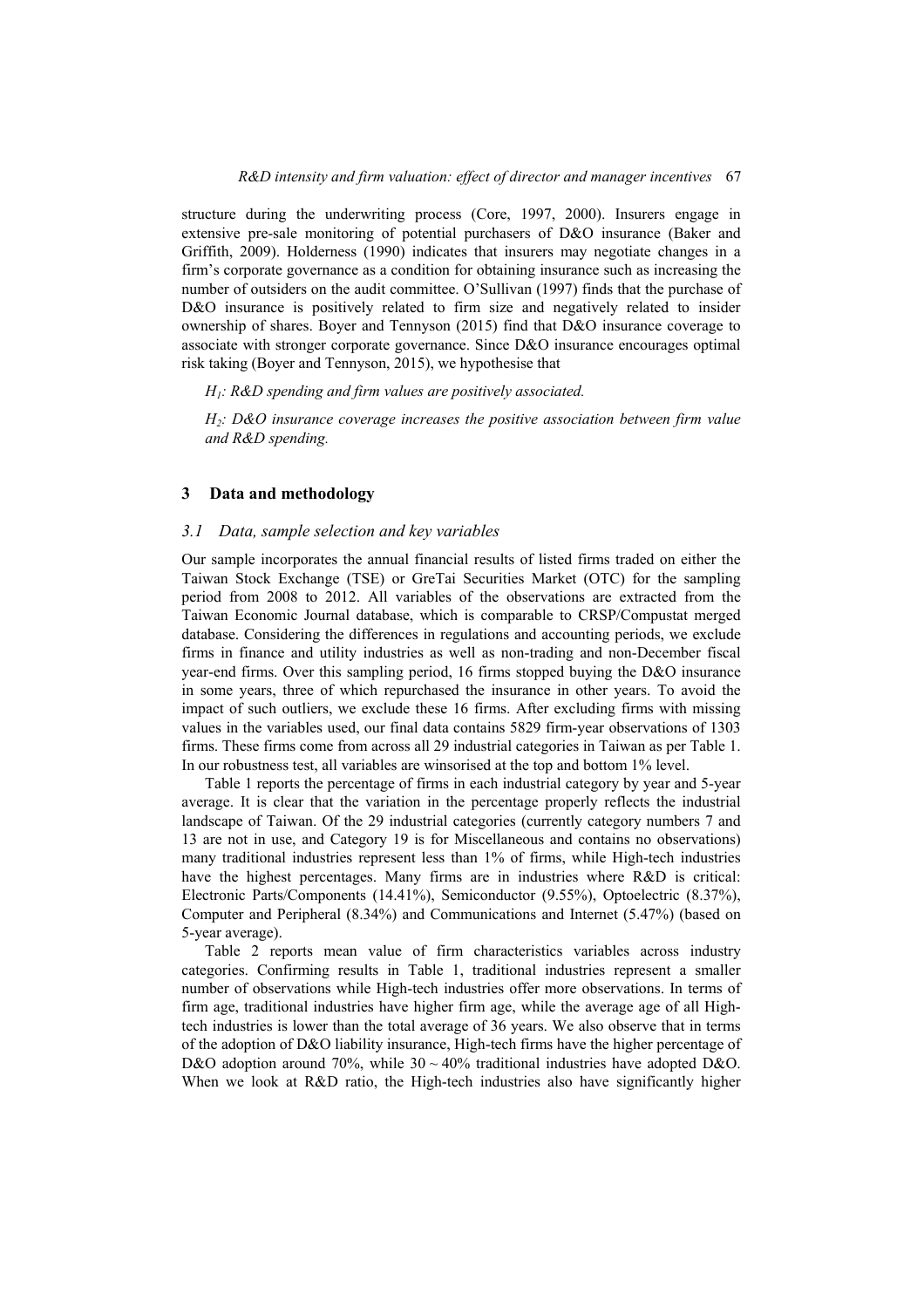ratios. The five industries with highest R&D expenditure ratio are Biotech and Medical Care (27.27%), Information Service (11.76%), Semiconductor (11.1%), Computer and Peripheral (5.78%) and Communications and Internet (5.68%). In terms of ownership structure, High-tech industries tend to have higher insider ownership around 2%, while most of the other industries have insider ownership lower than 1%. This provides an explanation/rationale for their higher percentage in the adoption of D&O liability insurance. Above patterns in firm characteristics give a preliminary indication of the relation among D&O liability insurance, R&D expenditure and firm performance.

#### *3.2 Methodology*

We use the following OLS regression to investigate the relationship between firm performance and R&D investment. If H<sub>1</sub> holds true,  $\beta_1$  is expected to be positive and significant. To test  $H_2$ , we investigate this relation for firms with D&O insurance and firms without separately after removing  $\beta_2$  D&O Incentive from the model. If H<sub>2</sub> holds true,  $\beta_1$  is expected to be significantly positive to a greater extent for firms with D&O insurance.

 $MB_{it} = \beta_0 + \beta_1 RD_{it} + \beta_2 D \& O$  Incentive  $+\beta_3 X_{it} + v_{it}$ ,

where  $MB_{it}$  is Firm *i*'s market-to-book ratio in Year *t;*  $RD_{it}$  is annual R&D expense as a percentage of sales revenue; D&O Incentive is a dummy variable with a value 1 for firms with D&O liability insurance, and value 0 otherwise;  $X_{it}$  is a set of exogenous control variables, and  $v_{it}$  is the error term.

The MB ratio has been a common measure of firm value for over two decades used by many scholars like Cheung et al. (2011), Hoi and Robin (2010) and Pérez-González and Yun (2013). We follow many earlier studies in using MB ratio as a measure of firm valuation (e.g., Fich and Shivdasani, 2006). Market to book ratio is the sum of the market value of shares outstanding at the end of the year and total debts divided by total assets. RD investment has been measured by R&D expense over sales revenue ratio in numerous previous studies (e.g., Duqi and Torluccio, 2013; Knott, 2012).

The control variables are chosen based on prior studies (Morck et al., 1988; Yermack, 1996; among others), which include institutional ownership, insider ownership, board size, board independence, long-term debt ratio, fixed asset ratio, a log of total assets and sales growth rate. Cheung et al. (2011) observe that there is a positive and statistically significant correlation between the changes in the quality of corporate governance practices and subsequent changes in market valuation as measured by market-to-book ratio. Therefore, measures of governance practice are included as control variables. Below are definitions of independent variables:

*Instp* (Institutional ownership): percentage of shares held by financial institutions such as mutual funds and pension funds.

*Insdp* (Insider ownership): percentage of shares held by corporate managers and officers.

*Board* (Board size): the number of board members.

*Board indp* (Board independence): the percentage of outside directors on the board.

*LTDTA* (Long-Term debt ratio): long-term debt as a percentage of total assets, a measure of leverage.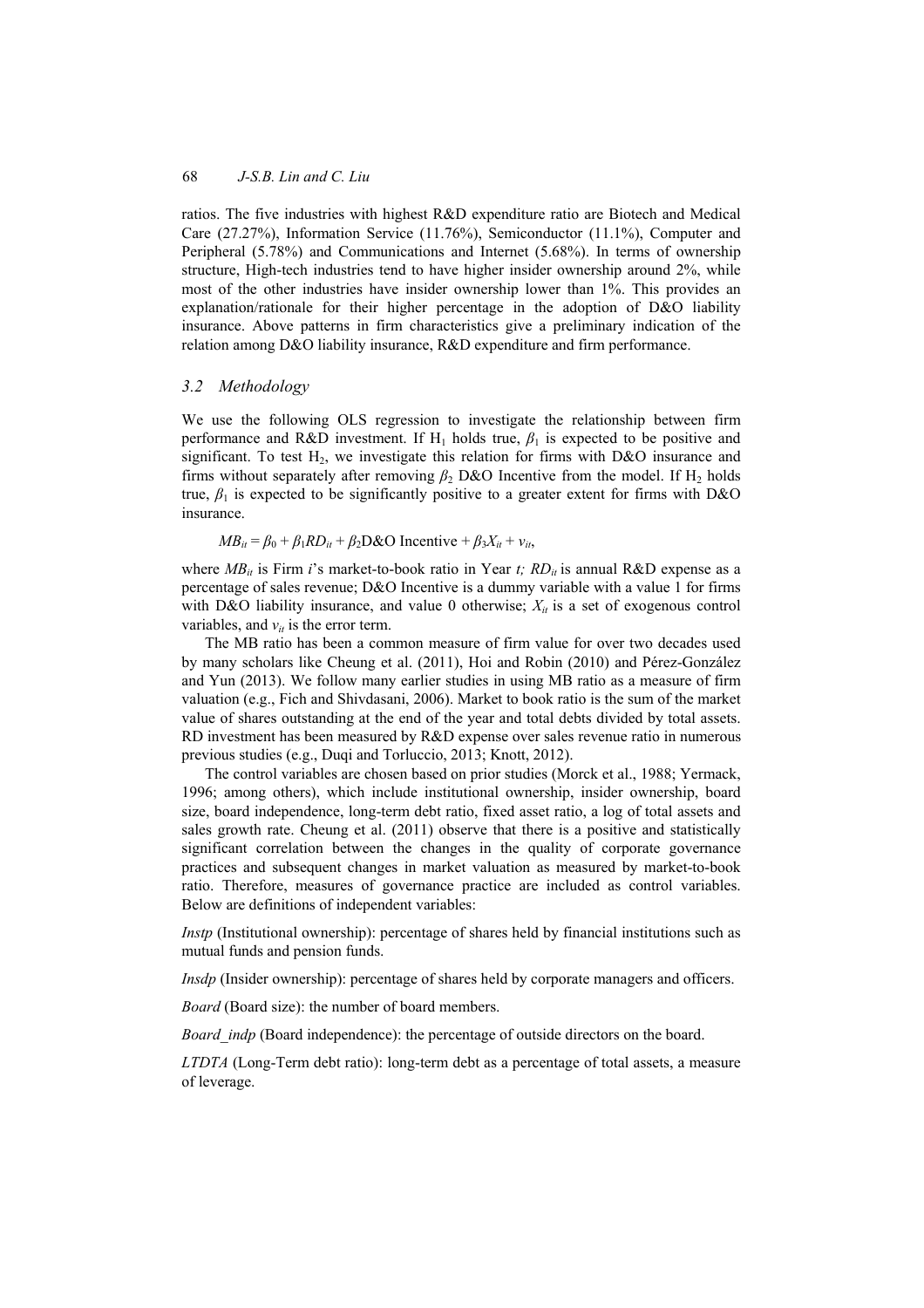*Log TA* (Log of total assets): a measure of firm size.

*Sales Growth (Sales growth): year on year change in sales.* 

*FATA* (Fixed asset ratio): fixed assets as a percentage of total assets.

**Table 1** Sample industry distribution (% of firms, by year)

| Code | Industry                         | 2008     | 2009     | <i>2010</i> | 2011     | 2012     | Average  |
|------|----------------------------------|----------|----------|-------------|----------|----------|----------|
| 01   | Cement                           | 0.63%    | 0.60%    | 0.61%       | 0.59%    | 0.57%    | 0.60%    |
| 02   | Food                             | 2.08%    | 1.97%    | 1.92%       | 1.76%    | 1.64%    | 1.88%    |
| 03   | Plastic                          | 2.45%    | 2.31%    | 2.36%       | 2.27%    | 2.29%    | 2.34%    |
| 04   | Textile and fibre                | 4.35%    | 4.45%    | 4.20%       | 3.61%    | 3.77%    | 4.07%    |
| 05   | Elec. engi. and machine          | 5.07%    | 5.22%    | 4.72%       | 5.12%    | 4.83%    | 4.99%    |
| 06   | Appliance and cable              | 1.27%    | 1.20%    | 1.22%       | 1.34%    | 1.31%    | 1.27%    |
| 08   | Glass and ceramics               | $0.36\%$ | 0.34%    | $0.35\%$    | $0.34\%$ | 0.33%    | $0.34\%$ |
| 09   | Paper                            | 0.63%    | 0.60%    | 0.61%       | $0.59\%$ | 0.57%    | $0.60\%$ |
| 10   | Steel and iron                   | 3.35%    | 3.17%    | 3.15%       | 2.94%    | 2.95%    | 3.11%    |
| 11   | Rubber                           | 1.00%    | 0.94%    | 0.79%       | 0.84%    | 0.74%    | 0.86%    |
| 12   | Auto                             | 0.45%    | 0.43%    | 0.17%       | 0.34%    | 0.41%    | 0.36%    |
| 14   | Construction                     | 5.43%    | 5.39%    | 5.07%       | 4.95%    | 4.67%    | 5.10%    |
| 15   | Sea transport                    | 1.81%    | 1.88%    | 1.84%       | 1.76%    | 1.80%    | 1.82%    |
| 16   | Tourism                          | 1.00%    | 0.94%    | 0.96%       | 0.84%    | 1.23%    | 0.99%    |
| 17   | Finance and insurance            | $0.00\%$ | $0.00\%$ | $0.00\%$    | $0.00\%$ | $0.00\%$ | $0.00\%$ |
| 18   | Wholesale and retailing          | 1.63%    | 1.71%    | 1.57%       | 1.51%    | 1.47%    | 1.58%    |
| 20   | Other                            | 5.34%    | 5.39%    | 5.24%       | 5.21%    | 5.00%    | 5.24%    |
| 21   | Chemical                         | 3.17%    | 3.17%    | 2.88%       | 3.11%    | 2.87%    | 3.04%    |
| 22   | Biotech and medical care         | 3.26%    | 3.34%    | 3.50%       | 4.20%    | 5.00%    | 3.86%    |
| 23   | Oil, gas and electricity         | $0.00\%$ | $0.00\%$ | $0.00\%$    | $0.00\%$ | $0.00\%$ | $0.00\%$ |
| 24   | Semiconductor                    | 9.15%    | 8.98%    | 9.79%       | 9.91%    | 9.91%    | 9.55%    |
| 25   | Computer and peripheral          | 8.42%    | 8.47%    | 8.48%       | 8.23%    | 8.11%    | 8.34%    |
| 26   | Optoelectric                     | 7.61%    | 8.13%    | 8.39%       | 8.73%    | 9.01%    | 8.37%    |
| 27   | Communications and internet      | 5.43%    | 5.30%    | 5.42%       | 5.54%    | 5.65%    | 5.47%    |
| 28   | Electronic parts/components      | 14.13%   | 14.20%   | 14.86%      | 14.61%   | 14.25%   | 14.41%   |
| 29   | Electronic products distribution | 3.44%    | 3.34%    | 3.32%       | 3.19%    | 3.11%    | 3.28%    |
| 30   | Information service              | 3.26%    | 3.25%    | 2.88%       | 3.19%    | 3.19%    | 3.16%    |
| 31   | Other electronic                 | 5.25%    | 5.30%    | 5.68%       | 5.29%    | 5.32%    | 5.37%    |

The sample consists of 5829 firm-year observations of 1303 listed firms in Taiwan from 2008 to 2012. This table reports industry distribution of sample firms across the 29 industrial categories for stocks listed in Taiwan Stock Exchange. Due to significantly different legal and regulatory frameworks, following earlier studies, firms in Industry Category 17: Finance and Industry and in the utilities industry, Industry Category 23: Oil, Gas and Electricity are excluded. Reported numbers are percentages of firms in each industry for each of the five years from 2008 to 2012 and for the total five-year period. Industrial codes 7 and 13 are currently not used. Industrial Code 19 is for miscellaneous and contains no observations.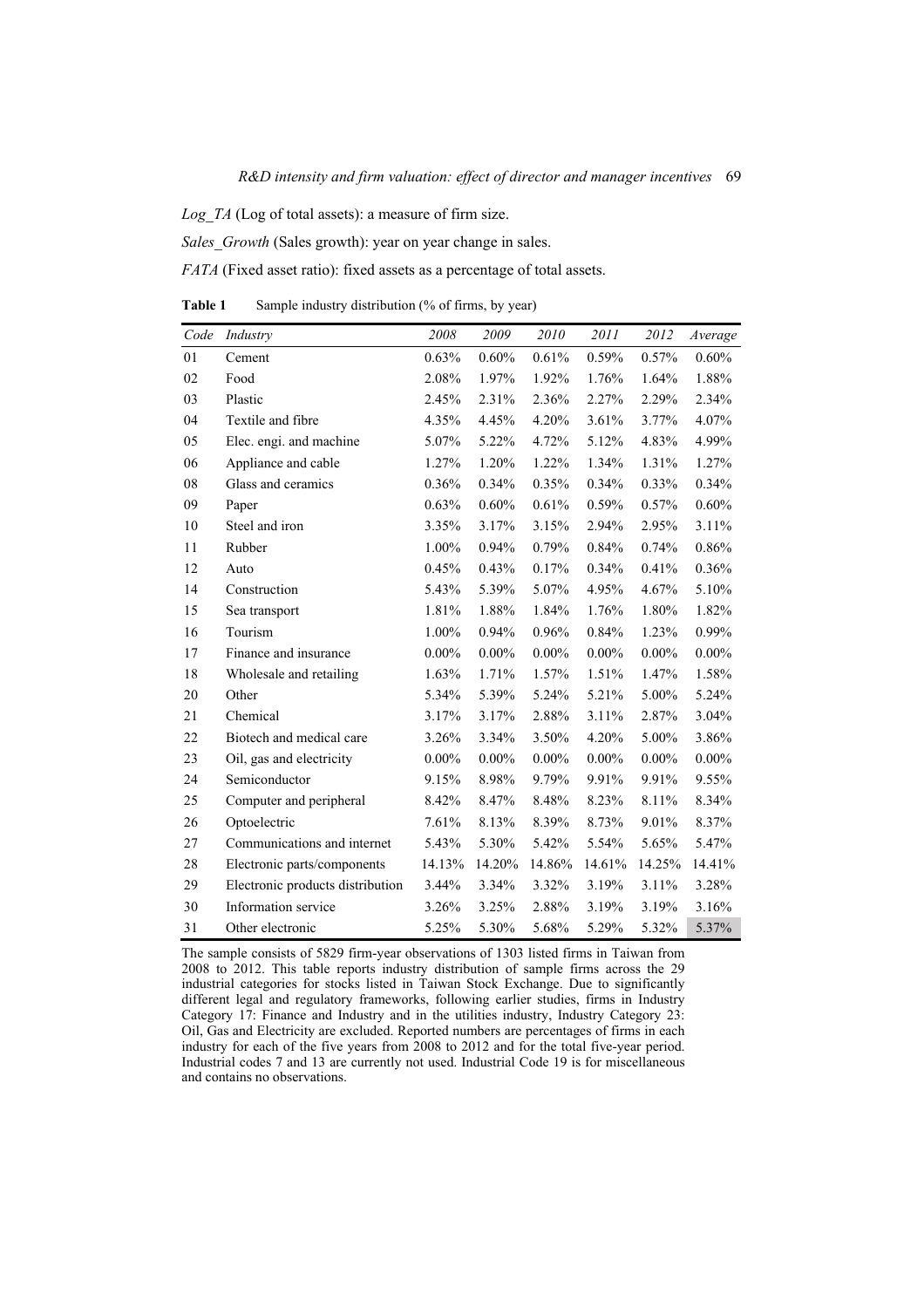|    | Code Industry                       | Obs. |    | Age Dodum rdr% |                   | ltdta% | 0.03  |      | insdp% instp% |
|----|-------------------------------------|------|----|----------------|-------------------|--------|-------|------|---------------|
| 01 | Cement                              | 35   | 55 | 0.31           | 0.10              | 10.14  | 11.89 | 0.13 | 52.41         |
| 02 | Food                                | 109  | 45 | 0.35           | 0.39              | 9.20   | 9.22  | 0.82 | 38.50         |
| 03 | Plastic                             | 136  | 43 | 0.35           | 1.11              | 9.63   | 9.87  | 0.33 | 36.06         |
| 04 | Textile and Fibre                   | 237  | 40 | 0.11           | 0.83              | 7.22   | 9.43  | 1.78 | 33.68         |
| 05 | Elec. engi. and machine             | 291  | 35 | 0.37           | 2.83              | 8.26   | 9.95  | 1.04 | 32.15         |
| 06 | Appliance and cable                 | 74   | 43 | 0.34           | 0.57              | 8.12   | 9.74  | 0.33 | 29.54         |
| 08 | Glass and ceramics                  | 20   | 46 | 0.25           | 1.59              | 7.42   | 9.20  | 0.04 | 33.45         |
| 09 | Paper                               | 35   | 53 | 0.29           | 0.23              | 11.30  | 10.57 | 0.19 | 44.81         |
| 10 | Steel and iron                      | 181  | 38 | 0.41           | 0.29              | 11.73  | 9.15  | 0.85 | 38.54         |
| 11 | Rubber                              | 50   | 48 | 0.24           | 1.30              | 7.46   | 10.34 | 0.34 | 35.90         |
| 12 | Auto                                | 21   | 47 | 0.24           | 2.47              | 3.14   | 13.62 | 0.06 | 69.80         |
| 14 | Construction                        | 297  | 34 | 0.34           | 0.48              | 5.01   | 8.75  | 0.93 | 44.01         |
| 15 | Sea transport                       | 106  | 43 | 0.43           | 0.02              | 14.27  | 10.26 | 0.60 | 52.27         |
| 16 | Tourism                             | 58   | 40 | 0.21           | $\qquad \qquad -$ | 6.47   | 9.22  | 0.17 | 48.43         |
| 18 | Wholesale and retailing             | 92   | 34 | 0.36           | 0.13              | 11.10  | 9.51  | 1.05 | 50.26         |
| 20 | Other                               | 305  | 33 | 0.51           | 1.17              | 8.14   | 9.16  | 0.70 | 39.68         |
| 21 | Chemical                            | 177  | 40 | 0.32           | 1.38              | 4.79   | 9.84  | 0.87 | 37.41         |
| 22 | Biotech and medical care            | 226  | 28 | 0.58           | 27.27             | 6.37   | 9.48  | 1.54 | 26.64         |
| 24 | Semiconductor                       | 557  | 21 | 0.73           | 11.10             | 6.59   | 9.37  | 1.96 | 36.32         |
| 25 | Computer and peripheral             | 486  | 25 | 0.73           | 5.78              | 3.58   | 8.84  | 1.95 | 33.89         |
| 26 | Optoelectric                        | 489  | 22 | 0.75           | 4.01              | 9.07   | 9.39  | 1.51 | 34.10         |
| 27 | Communications and internet         | 319  | 23 | 0.77           | 5.68              | 4.79   | 9.52  | 2.03 | 33.20         |
| 28 | Electronic parts/components         | 840  | 27 | 0.60           | 2.55              | 5.54   | 9.32  | 2.07 | 29.33         |
| 29 | Electronic products<br>distribution | 191  | 25 | 0.76           | 0.50              | 3.51   | 9.06  | 3.58 | 30.09         |
| 30 | Information service                 | 184  | 23 | 0.71           | 11.76             | 0.97   | 9.29  | 2.78 | 31.74         |
| 31 | Other electronic                    | 313  | 28 | 0.70           | 5.35              | 5.14   | 8.91  | 2.18 | 35.17         |
|    | Average across all industries       | 224  | 36 | 0.45           | 3.42              | 7.27   | 9.73  | 1.15 | 38.74         |

**Table 2** Sample firm characteristics (by industry)

The sample consists of 5829 firm-year observations of 1303 listed firms in Taiwan from 2008 to 2012. This table reports firm characteristics of sample firms across the 29 industrial categories for stocks listed in Taiwan Stock Exchange. Due to significantly different legal and regulatory frameworks, following earlier studies, firms in Industry Category 17: Finance and Industry and in the utilities industry, Industry Category 23: Oil, Gas and Electricity are excluded. Reported numbers are percentages of firms in each industry for each of the five years from 2008 to 2012 and for the total five-year period. Industrial codes 7 and 13 are currently not used. Industrial Code 19 is for miscellaneous and contains no observations. Obs is the number of rims in the industry. Age is firm age. Dodum is the dummy variable for adoption of D&O's liability insurance. Insider and institutional ownership is the percentage of shares held by firm managers and institutional investors respectively. Board size is the number of board members. R&D expense ratio is the percentage of annual research and development expense divided by sales revenue. The long-term debt ratio is the percentage of assets financed by long-term debt.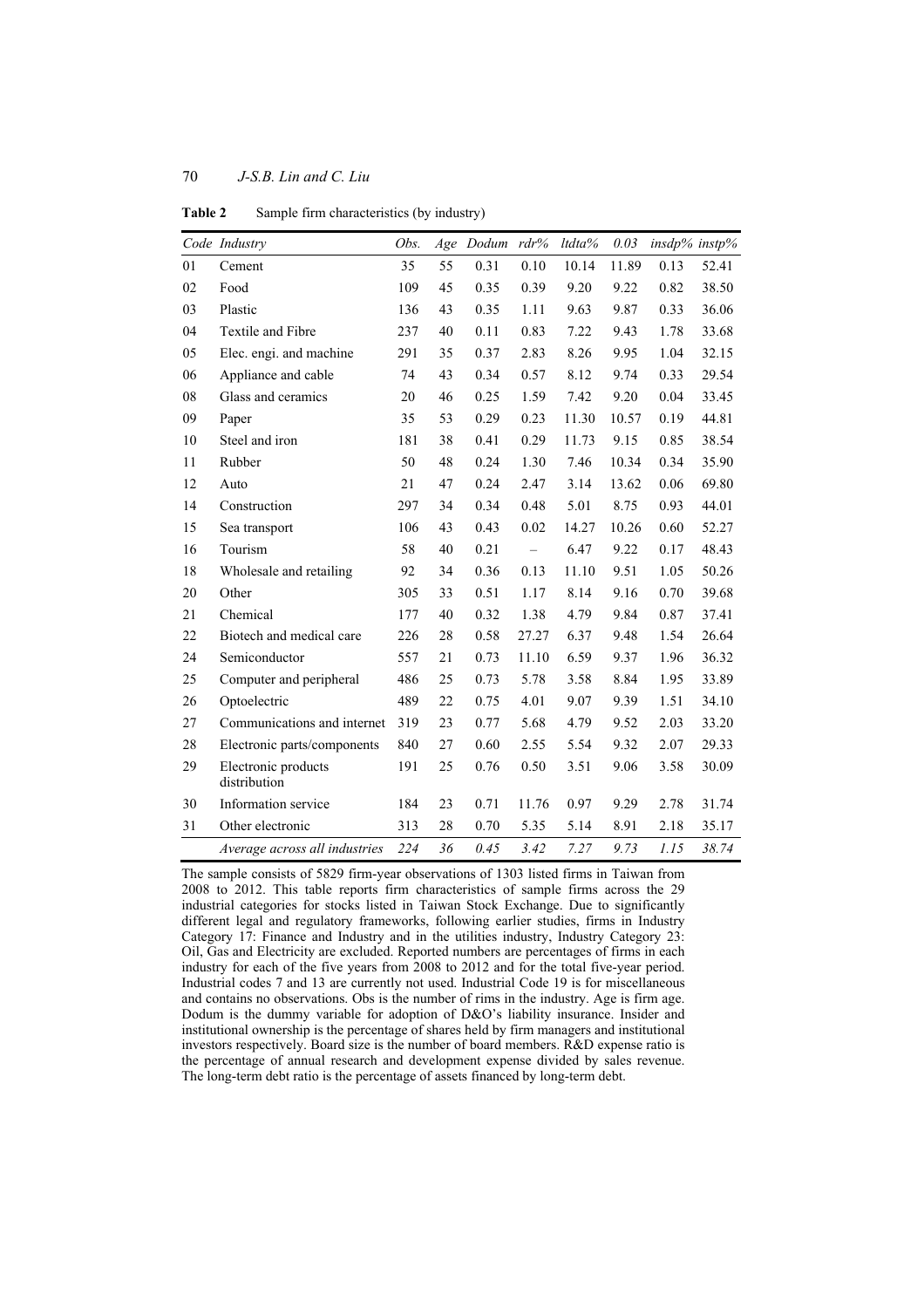Sales growth, firm size (e.g., Log-TA), and leverage (e.g., LTDTA) have been used as control variables to explain variations in firm value (Min and Verhoeven, 2013). Giráldez and Hurtado (2014) find firm size, board size (Board), and board independence (Board indp) to be significantly associated with firm value. Fan and Yu (2016) reveal the influence of percentage of institutional holdings (Instp), percentage of insider holdings (Insdp), and sales growth on firm value. Empirical evidence suggests that fixed asset ratio influences monitoring and governance that associate with firm value (Fan and Yu, 2016). Morck et al. (1988) and Yermack (1996) also used similar control variables in their studies.

# **4 Empirical results**

Table 3 reports and compares the mean value of the variables for the two sub-samples: firms with D&O liability insurance vs. firms without D&O liability insurance. While most of the variables are quite similar, there are two variables with a substantial difference in magnitude. Board independence (% independent directors on the board) is twice as large for firms with D&O liability insurance, indicating a better governance structure in agreement with earlier findings (Boyer and Tennyson, 2015; O'Sullivan, 1997). In addition, the firms with D&O coverage also have a higher R&D expense ratio at 5.52% of revenue in comparison to 3.57% for firms without, confirming the finding by Hwang and Kim (2014) that D&O coverage encourages the risk taking behaviour. These two differences give the first indication that D&O insurance, with its incentive effect, may be associated with a different relation between R&D intensity and firm performance.

Table 4 reports the full-sample OLS regression results of the effect of R&D expenditure on market valuation as measured by market-to-book ratio. In support of  $H<sub>1</sub>$ , R&D Intensity is positive and highly significant, consistent with several earlier studies (e.g., Ahmed and Falk, 2006; Bae and Kim, 2003; Callimaci and Landry, 2004; Ho et al., 2004; Lin and Liu, 2015; Luo et al., 2009; Nekhili et al., 2012; Szewczyk et al., 1996). D&O Incentive is positive and also highly significant, indicating a positive association between adoption of D&O liability insurance and firm valuation in agreement with Duqi and Torluccio (2011).

With respect to corporate governance variables, consistent with previous studies (McConnell and Servaes, 1990), we document a positive relation between firm valuation and institution ownership and a negative relationship between firm valuation and insider ownership. For the other control variables, firm size is negatively associated with firm valuation, indicating a reverse size effect, or, a small firm effect. This is consistent with prior findings (Duqi and Torluccio, 2013; Fan and Yu, 2016). Yermack (1996) finds that board size affects firm performance negatively. In our Taiwanese sample, board size is positive but insignificant. This may indicate differences in corporate culture (Liu and O'Farrell, 2013) and differences in corporate governance practices between Taiwan and the US. In particular, while many US firms have a sizeable board, Taiwanese firms have, in comparison, smaller boards. While US boards might exhibit more of a redundancy issue, Taiwanese boards might, on the other hand, exhibit more of an issue of lack of resources. Board independence, on the other hand, is negative, though only weakly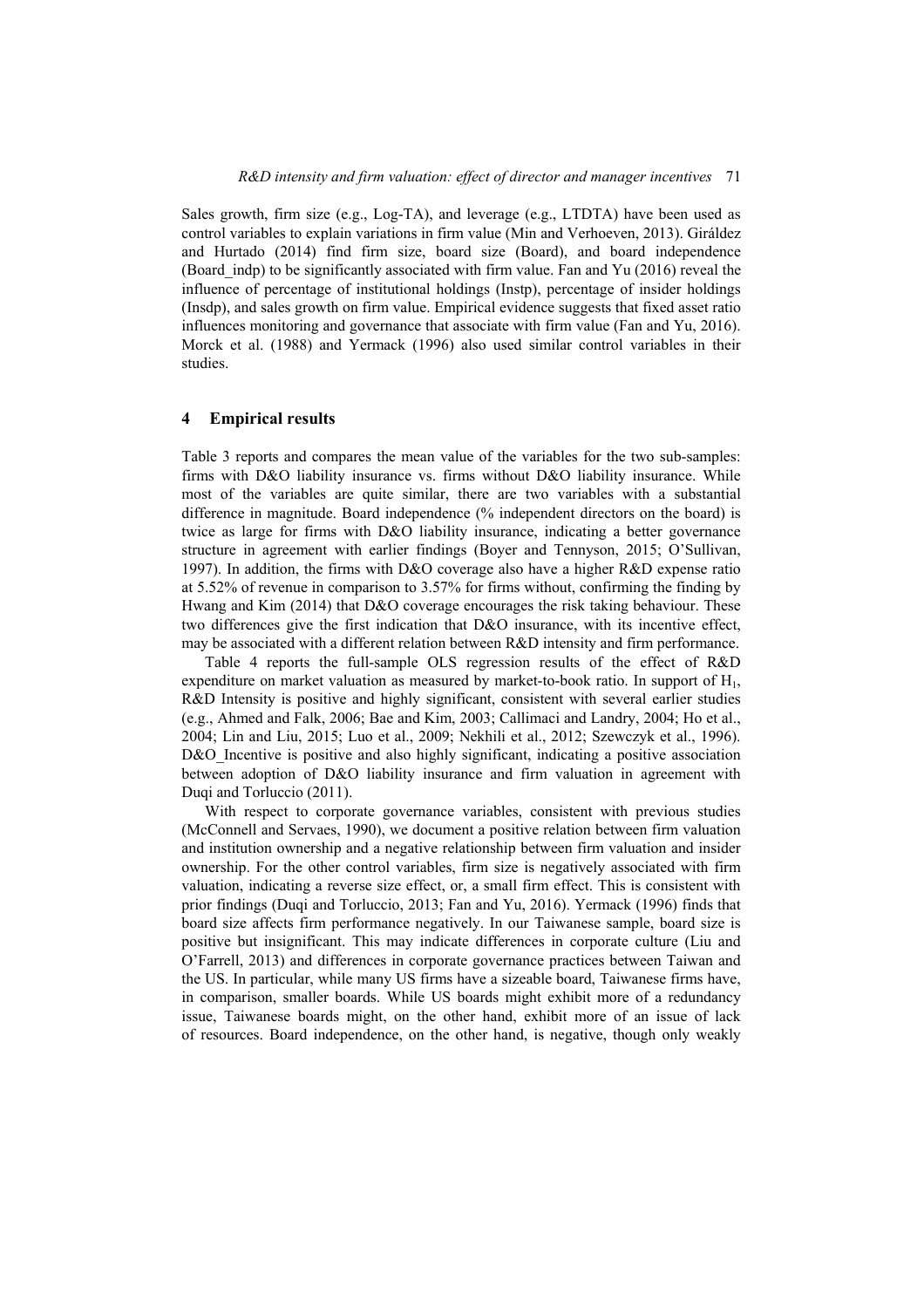significantly, associated with market-to-book. This is likely related to the relatively new practice of paying attention to outside directors in Taiwan (and more broadly in other Far East markets). Traditionally, Taiwanese firms are characterised by having directors with close connections to the firm, and thus less board independence as compared to US firms.

*D&O* = *0 D&O* = *1* MB 1.2486974\*\* 1.3696198\*\* Instp 33.8734842\*\*\* 36.2349173\*\*\* Insdp 1.2868396\*\*\* 1.8256001\*\*\* Board 9.2602419\*\*\* 9.4543784\*\*\* Board\_indp 8.2417834\*\*\* 16.6429224\*\*\* R&D 3.5758564\*\*\* 5.5237171\*\*\* LTDTA 6.0878878\*\*\* 6.9048217\*\*\* FATA 22.6547928\*\*\* 18.6153586\*\*\* Log TA 15.02997\*\*\* 15.2799718\*\*\* Sales Growth 27.7330745 29.2192407 *N* 2563 3266

**Table 3** Univariate analysis (by D&O adoption)

The sample consists of 5829 firm-year observations of 1303 listed firms in Taiwan from 2008 to 2012. Market to book ratio is the market value of shares outstanding at the end of the year plus total debts then divided by total assets. Insider and institutional ownership is the percentage of shares held by firm managers and institutional investors respectively. Board size is the number of board members. Board independence is a percentage of independent directors on the board. R&D expense ratio is the percentage of annual research and development expense divided by sales revenue. The long-term debt ratio is the percentage of assets financed by long-term debt. Fixed asset ratio is the percentage of fixed assets in total assets. Log total assets are the natural logarithm of total assets. Sales growth is the % growth in sales revenue. All variables are extracted from the *Taiwan Economic Journa*l (*TEJ*). \*, \*\*, and \*\*\* indicate significance levels at 10%, 5%, and 1% respectively.

In Table 5, we divide the full-sample into two sub-samples: firms with D&O liability insurance and firms without D&O liability insurance. The same OLS regression is run on the two sub-samples. While most variables retain similar results as in the full-sample results in Table 4, R&D Intensity shows important different results between the two sub-samples. R&D is highly significant and positive only for the sub-sample of firms with D&O liability insurance, while it is insignificant for the sub-sample of firms without D&O liability insurance. This finding supports  $H_2$  and confirms the suggestion in earlier studies that D&O liability insurance is associated with better director and manager incentive (Boyer and Tennyson, 2015) or with better monitoring and governance (Baker and Griffith, 2009; Boyer and Tennyson, 2015; Core, 1997, 2000). Interestingly, the reverse size effect still maintains.

As a robustness test, in Table 6, we winsorise the variables at 1% level and re-run the OLS regression in Table 5. The results in Table 6 provide confirmation of earlier results that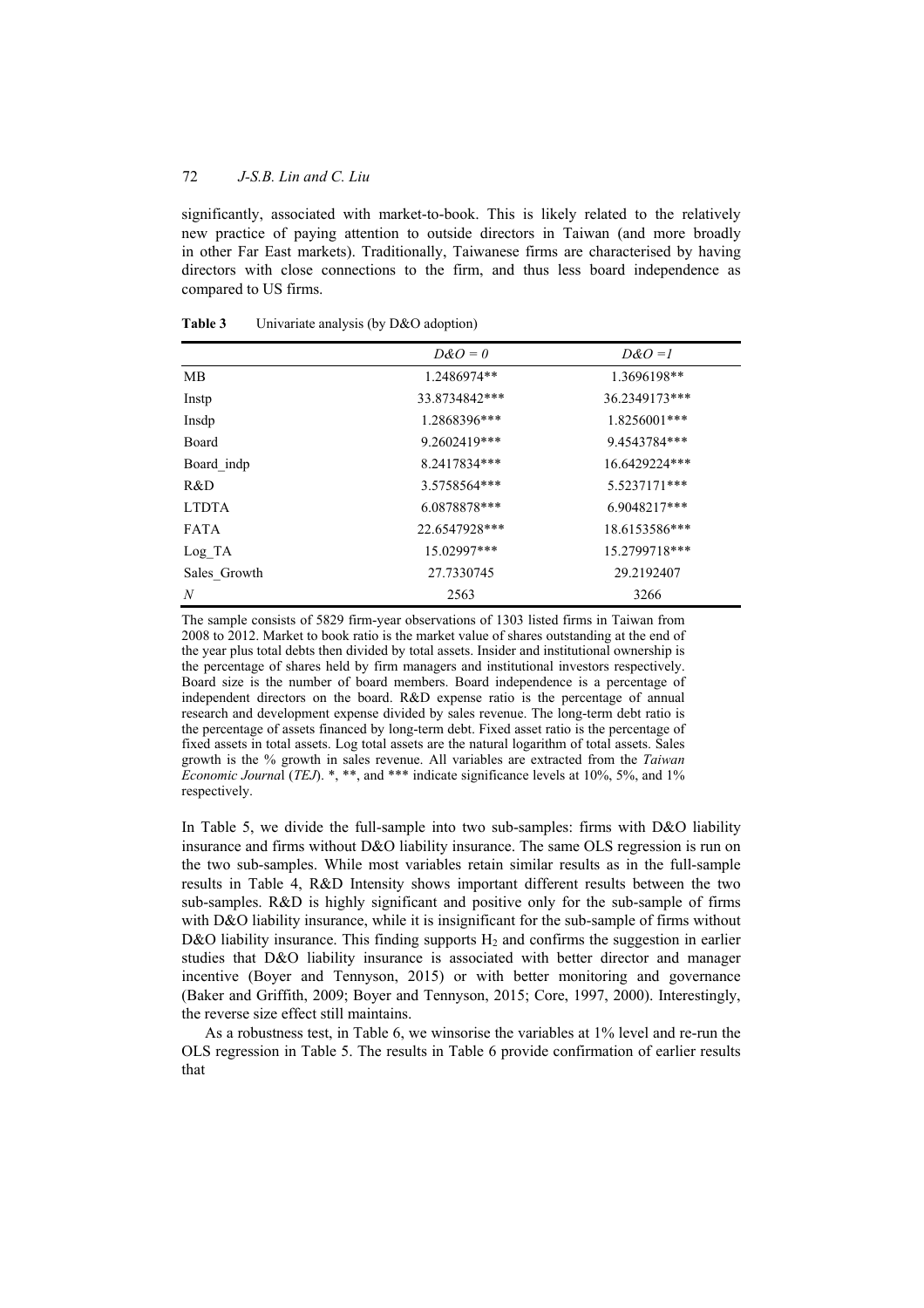- there is a positive and significant relationship between R&D investment and firm valuation only for the sub-sample of firms with D&O liability insurance
- there is a significant small-firm effect in the relationship between R&D investments and firm valuation.

|                  | Parameter estimates | t statistics |
|------------------|---------------------|--------------|
| Intercept        | 3.69202***          | 11.85        |
| D&O Incentive    | $0.1487***$         | 2.85         |
| Insdp            | $-0.02916***$       | $-2.85$      |
| Instp            | $0.0104***$         | 8.33         |
| Board            | 0.01736             | 1.48         |
| Board_indp       | $-0.00338*$         | $-1.75$      |
| R&D              | $0.00291***$        | 3.2          |
| <b>LTDTA</b>     | $0.00546**$         | 1.97         |
| <b>FATA</b>      | $-0.00031936$       | $-0.22$      |
| Log TA           | $-0.22464***$       | $-10.25$     |
| Sales Growth     | $-0.00000199$       | $-0.09$      |
| $\boldsymbol{N}$ | 5829                |              |
| F-stat           | 7.74                |              |
| $R^2$            | 0.0121              |              |

**Table 4** OLS regression

The sample consists of 5829 firm-year observations of 1303 listed firms in Taiwan from 2008 to 2012. Market to book ratio is the market value of shares outstanding at the end of the year plus total debts then divided by total assets. Insider and institutional ownership is the percentage of shares held by firm managers and institutional investors respectively. Board size is the number of board members. Board independence is a percentage of independent directors on the board. R&D expense ratio is the percentage of research and development expenditure in revenue. The long-term debt ratio is the percentage of assets financed by long-term debt. Fixed asset ratio is the percentage of fixed assets in total assets. Log total assets are the natural logarithm of total assets. Sales growth is the % growth in sales revenue. R&D expense ratio is the percentage of annual research and development expense divided by sales revenue. All variables are extracted from the *Taiwan Economic Journa*l (*TEJ*). \*, \*\*, and \*\*\* indicate significance levels at 10%, 5%, and 1% respectively.

**Table 5** OLS regression

|              | $D\&O=0$     | $D\&O=1$     |
|--------------|--------------|--------------|
| Intercept    | 4.20608***   | 3.63935***   |
| Insdp        | $-0.04356**$ | $-0.02066*$  |
| Instp        | $0.00861***$ | $0.01208***$ |
| Board        | $0.03101*$   | 0.00239      |
| Board indp   | $-0.00239$   | $-0.00461**$ |
| R&D          | 0.00138      | $0.00529***$ |
| <b>LTDTA</b> | 0.00795      | 0.00418      |
| <b>FATA</b>  | $-0.00239$   | 0.00111      |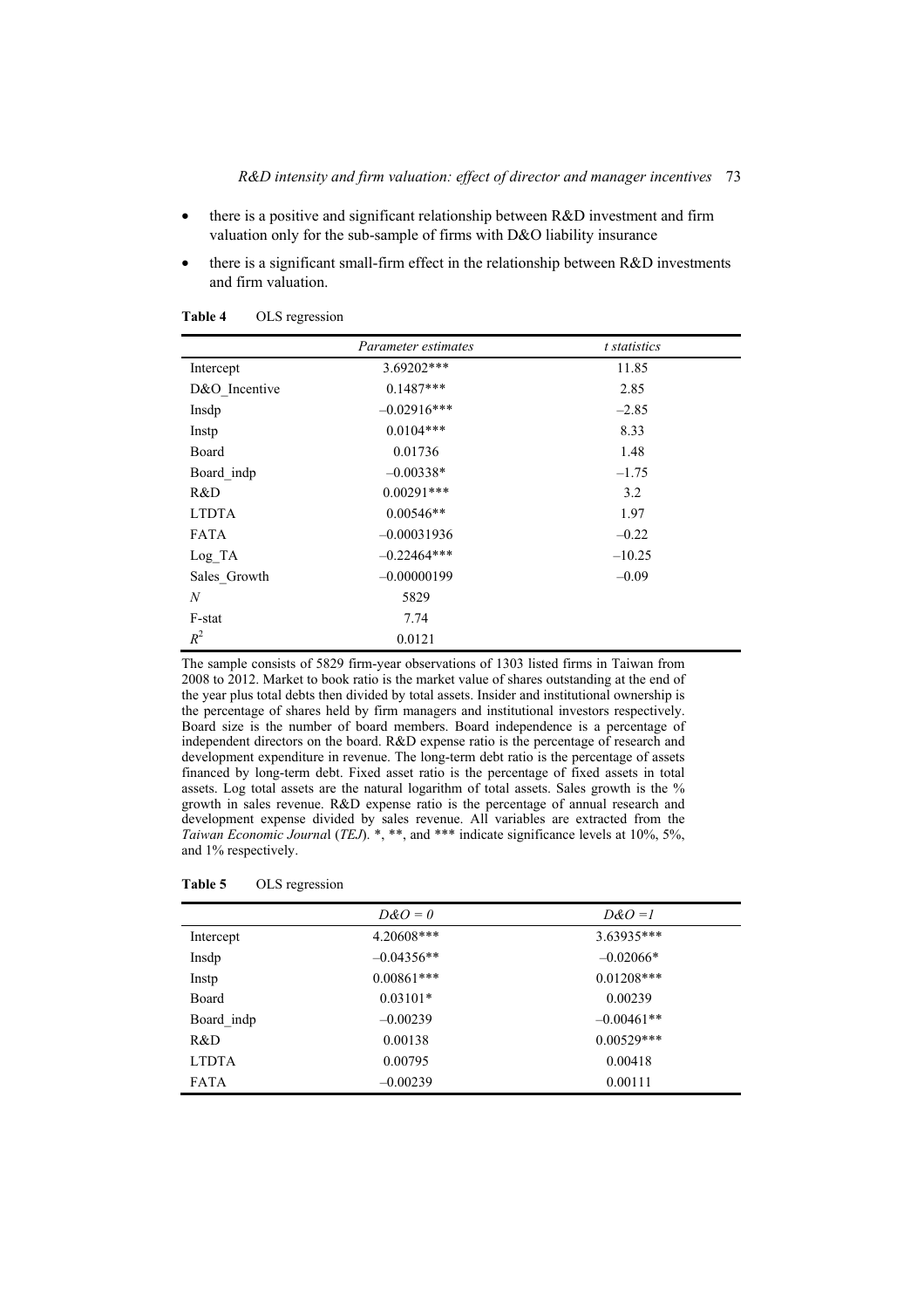| <b>Table 5</b> |  | OLS regression (continued) |
|----------------|--|----------------------------|
|                |  |                            |

|              | $D\&O=0$      | $D\&O=1$       |
|--------------|---------------|----------------|
| Log TA       | $-0.20787***$ | $-0.26002$ *** |
| Sales Growth | $-0.00001645$ | $-6.3676E-07$  |
| N            | 2563          | 3266           |
| F-stat       | 5.38          | 13.23          |
| $R^2$        | 0.0186        | 0.0353         |

The sample consists of 5829 firm-year observations of 1303 listed firms in Taiwan from 2008 to 2012. Market to book ratio is the market value of shares outstanding at the end of the year plus total debts then divided by total assets. Insider and institutional ownership is the percentage of shares held by firm managers and institutional investors respectively. Board size is the number of board members. Board independence is a percentage of independent directors on the board. R&D expense ratio is the percentage of research and development expenditure in revenue. The long-term debt ratio is the percentage of assets financed by long-term debt. Fixed asset ratio is the percentage of fixed assets in total assets. Log total assets are the natural logarithm of total assets. Sales growth is the % growth in sales revenue. R&D expense ratio is the percentage of annual research and development expense divided by sales revenue. All variables are extracted from the *Taiwan Economic Journa*l (*TEJ*). \*, \*\*, and \*\*\* indicate significance levels at 10%, 5%, and 1% respectively.

|                  | $D\&O=0$      | $D\&O=1$      |
|------------------|---------------|---------------|
| Intercept        | 5.06986***    | 4.61222***    |
| Insdp            | $-0.03374*$   | $-0.01229$    |
| Instp            | $0.00838***$  | $0.01233***$  |
| Board            | 0.02153       | 0.00187       |
| Board_indp       | $-0.00109$    | $-0.00298$    |
| R&D              | 0.00118       | $0.00513***$  |
| <b>LTDTA</b>     | 0.00323       | 0.00032       |
| <b>FATA</b>      | $-0.00636***$ | $-0.00273$    |
| Log TA           | $-0.27490***$ | $-0.23657***$ |
| Sales Growth     | $-0.00000133$ | $-0.00000147$ |
| $\boldsymbol{N}$ | 2563          | 3266          |
| F-stat           | 6.5           | 15.6          |
| $R^2$            | 0.0224        | 0.0414        |

**Table 6** OLS regression

The sample consists of 5,829 firm-year observations of 1303 listed firms in Taiwan from 2008 to 2012. Market to book ratio is the market value of shares outstanding at the end of the year plus total debts then divided by total assets. Insider and institutional ownership is the percentage of shares held by firm managers and institutional investors respectively. Board size is the number of board members. Board independence is a percentage of independent directors on the board. R&D expense ratio is the percentage of research and development expenditure in revenue. The long-term debt ratio is the percentage of assets financed by long-term debt. Fixed asset ratio is the percentage of fixed assets in total assets. Log total assets are the natural logarithm of total assets. Sales growth is the % growth in sales revenue. R&D expense ratio is the percentage of annual research and development expense divided by sales revenue. All variables are extracted from the *Taiwan Economic Journal* (*TEJ*). \*, \*\*, and \*\*\* indicate significance levels at 10%, 5%, and 1% respectively.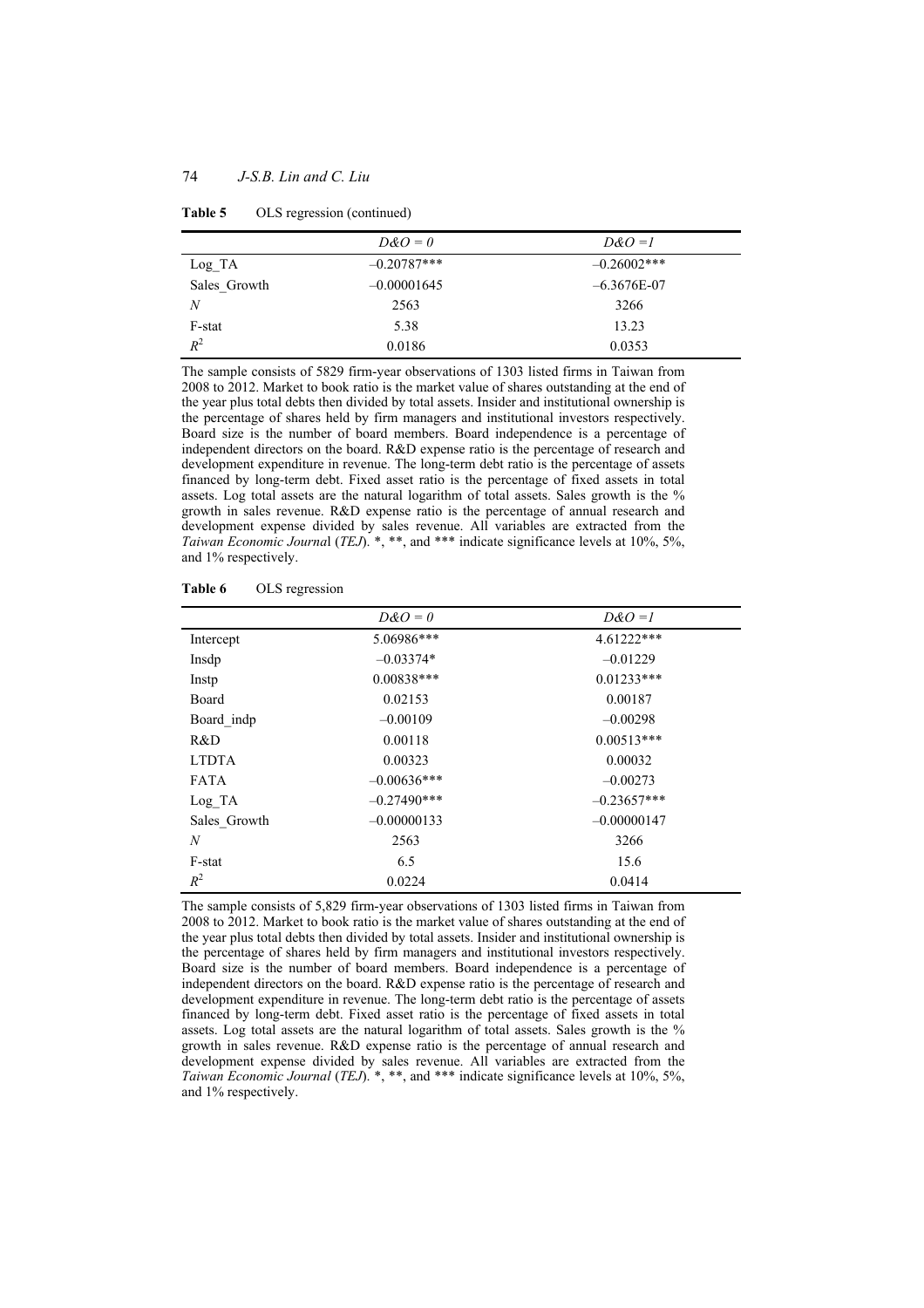*R&D intensity and firm valuation: effect of director and manager incentives* 75

# **5 Summary and conclusions**

This paper investigates the important issue of R&D expenditure and firm valuation by using a sample of Taiwanese firms from 2008 to 2012. In particular, we investigate the important issue of director and manager incentive in moderating the relation between R&D expense and firm performance. As most of the earlier studies focused on western economies, this paper provides additional independent evidence from Taiwan, an emerging market. We find a significant positive association between R&D investment and firm valuation as measured by market-to-book ratio. In addition, when we divide the full-sample into sub-samples with and without D&O liability insurance, we find that the positive and significant association between firm valuation and R&D only exists for sub-sample of firms with D&O liability insurance. R&D expenditure becomes an insignificant variable for firm valuation for firms without D&O liability insurance.

Comparable to other studies, we find some governance variables such as board characteristics and ownership structure variables, to be significant, although the board variables are significant in ways somewhat different from the typical results found in US data. Finally, we document a significant small-firm effect in the relationship between firm valuation and R&D investments, indicating that R&D generates more value for small firms. This result confirms the general perception that innovative small high-tech firms in Taiwan are successful in utilising R&D investments in developing value-creating innovations.

It is worthwhile to consider the following caveats in applying our findings. First of all, the findings are constrained by limitations of OLS regression. We have robust tested our findings by winsorising all variables at the top and bottom 1% level to address possible concerns with outliers. In addition, our findings are made based on data on firms in Taiwan. Precaution should be taken when generalising the findings to other contexts.

Our empirical findings contribute to the literature in providing new understanding in the important area of R&D investments and firm valuation, particularly in the role of D&O insurance as an incentive for directors and managers' optimal level of risk taking. Policy makers in the past did not permit firms to use D&O liability insurance to indemnify their directors and officers from claims so as to hold them personally liable for breach of duties of care to protect shareholders' interest. Consistent with prior findings, our study finds that D&O insurance does not necessarily harm shareholder interests. Our findings reveal that the insurance encourages directors and officers to make optimal R&D investment to enhance firm value.

### **Acknowledgements**

The authors would like to thank two anonymous referees and Editor-in-Chief Kai S. Koong for their insightful comments and suggestions.

## **References**

Ahmed, K. and Falk, H. (2006) 'The value relevance of management's policy choice of research and development expenditure reporting: evidence from Australia', *Journal of Accounting and Public Policy*, Vol. 25, No. 4, pp.231–264.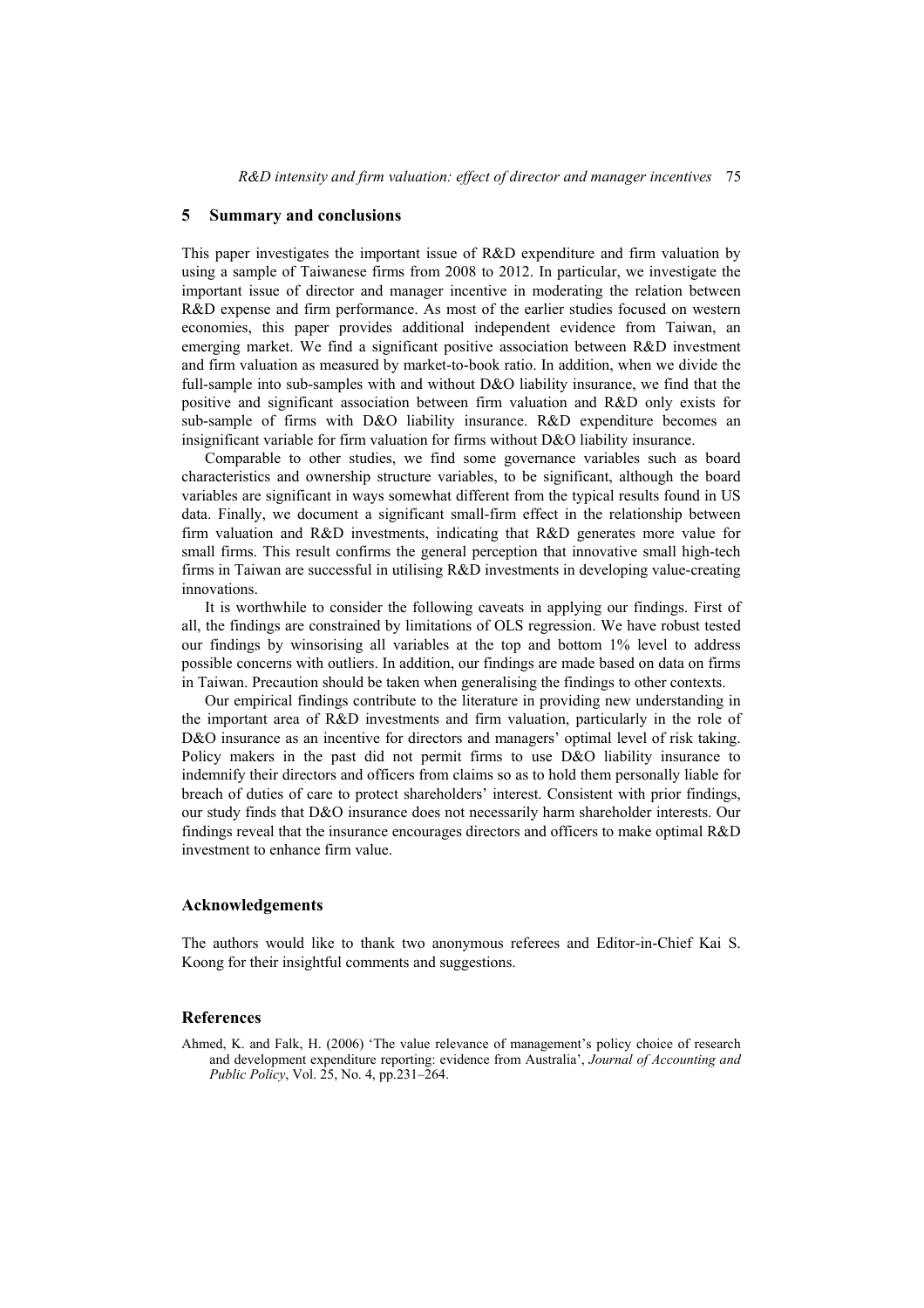- Anagnostopoulou, S.C. (2008) 'R&D expenses and firm valuation: a literature review', *International Journal of Accounting and Information Management*, Vol. 16, No. 1, pp.5–24.
- Bae, S. and Kim, D. (2003) 'The effect of R&D investments on market value of firms: evidence from the U.S., Germany and Japan', *Multinational Business Review*, Vol. 11, pp.51–75.
- Baker, T. and Griffith, S.J. (2009) 'How the merits matter: D&O insurance and securities settlements', *University of Pennsylvania Law Review*, Vol. 157, pp.755–832.
- Bargeron, L.L., Lehn, K.M. and Zutter, C.J. (2010) 'Sarbanes-Oxley and corporate risk-taking', *Journal of Accounting and Economics*, Vol. 49, No. 1–2, pp.34–52.
- Bhagat, S., Brickley, J.A. and Coles, J.L. (1987) 'Managerial indemnification and liability insurance: the effect on shareholder wealth', *The Journal of Risk and Insurance*, Vol. 54, pp.721–736.
- Boyer, M. and Tennyson, S. (2015) ''Directors' and officers' liability insurance, corporate risk and risk taking: new panel data evidence on the role of directors' and officers' liability insurance', *Journal of Risk and Insurance*, Vol. 82, No. 4, pp.753–791.
- Boyer, M.M. (2003) *is the Demand for Corporate Insurance a Habit? Evidence from Directors' and Officers' Insurance*, CIRANO Working Paper.
- Branch, B. (1974) 'Research and development activity and profitability', *Journal of Political Economy*, Vol. 82, No. 5, pp.999–1011.
- Callimaci, A. and Landry, S. (2004) 'Market valuation of research and development spending under Canadian GAAP', *Canadian Accounting Perspectives*, Vol. 3, No. 1, pp.33–53.
- Chalmers, J.M.R., Dann, L.Y. and Harford, J. (2002) 'Managerial opportunism? evidence from directors' and officers' insurance purchases', *The Journal of Finance*, Vol. 57, pp.609–636.
- Chan, K., Chen, H.K., Hong, L.H. and Wang, Y.Z. (2015) 'Stock market valuation of R&D expenditures – the role of corporate governance', *Pacific-Basin Finance Journal*, Vol. 31, pp.78–93.
- Chan, L.K.C., Lakonishock, J. and Sougiannis, T. (2001) 'The stock market valuation of research and development expenditures', Vol. 56, No. 6, pp.2431–2456.
- Chen, Z., Li, O.Z. and Zou, H. (2016) 'Directors' and officers' liability insurance and the cost of equity', *Journal of Accounting and Economics*, Vol. 61, pp.100–120.
- Cheung, Y.L., Connelly, J.T., Jiang, P. and Limpaphayom, P. (2011) 'Does corporate governance predict future performance? evidence from Hong Kong', *Financial Management*, Vol. 40, No. 1, pp.159 – 197.
- Cohen, D., Deys, A. and Lys, T. (2009) *The Sarbanes-Oxley Act of 2002: Implications for Compensation Contracts and Managerial Risk-Taking*, Working Paper, New York University Stern School of Business.
- Core, J.E. (1997) 'On the corporate demand for directors' and officers' insurance', *The Journal of Risk and Insurance*, Vol. 64, pp.63–87.
- Core, J.E. (2000) 'The director's and officers' insurance premium: an outside assessment of the quality of corporate governance', *Journal of Law, Economics and Organization*, Vol. 16, pp.449–477.
- Duqi, A. and Torluccio, G. (2013) 'The impact of R&D on the value of European firms', *International Journal of Accounting, Auditing and Performance Evaluation*, Vol. 9, pp.1–26.
- Duqi, A. and Torluccio, G. (2011) 'Can R&D expenditures affect firm market value? an empirical analysis of a panel of European listed firms', in Molyneux, P. (Ed.): *Bank Performance, Risk and Firm Financing*, Palgrave Macmillan, London, pp.215–241.
- Eberhart, A.C., Maxwell, W.F. and Siddique, A.R. (2004) 'An examination of long-term excess stock returns and operating performance following R&D increases', *Journal of Finance*, Vol. 59, pp.623–651.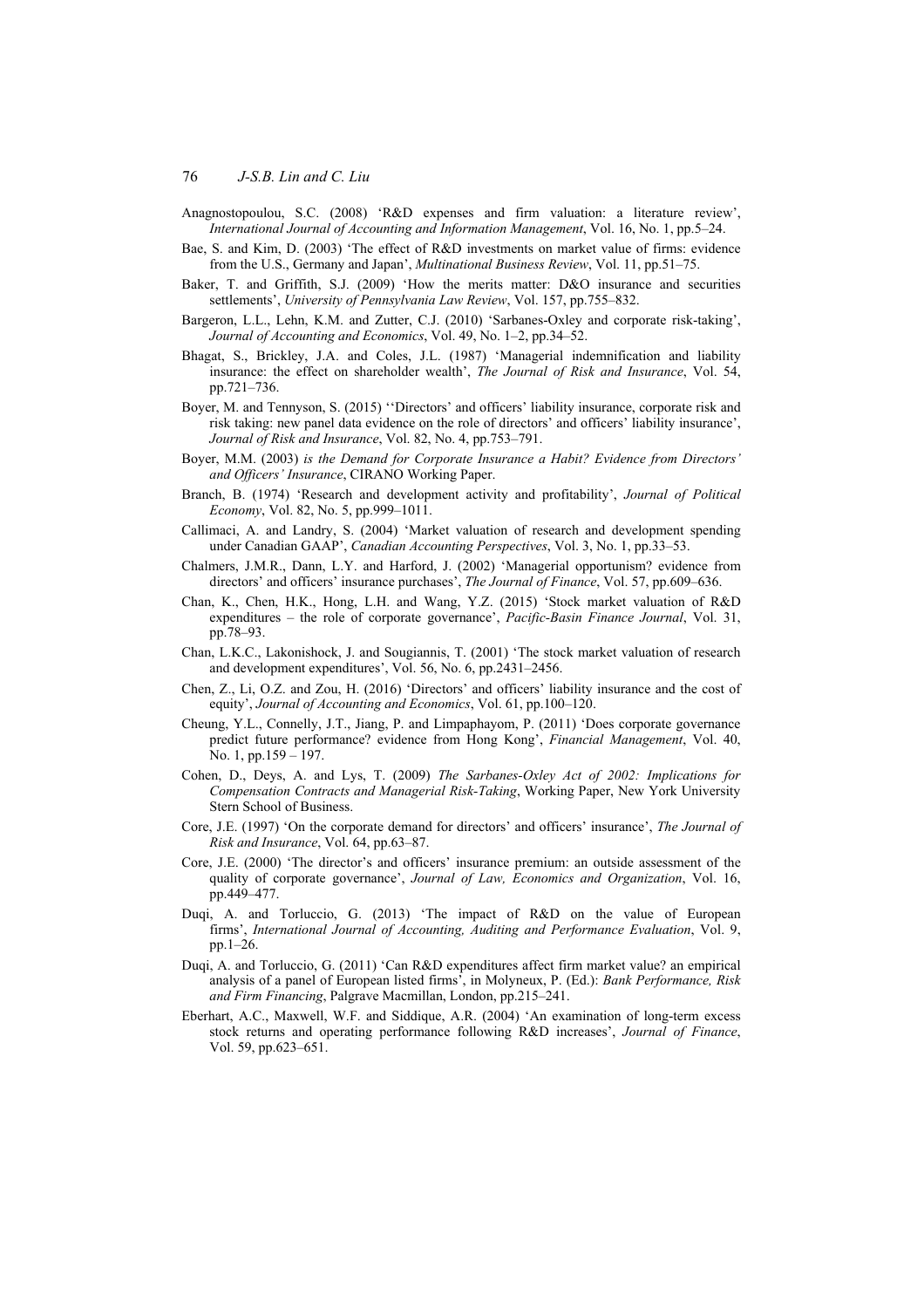- Edmondson, A.C., Roberto, M.A., Bohmer, R.M.J., Ferlins, E.M. and Feldman, L.R. (2004) *The Recovery Window: Organizational Learning Following Ambiguous Threats in High-Risk Organizations*, Working Paper, Harvard Business School, Division of Research – Boston, Mass, ISSN 0749-4610, Zdb-ID 2616828. – Vol. 05, 012.
- Ehie, I.C. and Olibe, K. (2010) 'The effect of R&D investment on firm value: an examination of US manufacturing and service industries', *International Journal of Production Economics*, Vol. 128, No. 6, pp.127–135.
- Erickson, G. and Jacobson, R. (1992) 'Gaining comparative advantage through discretionary expenditures: the returns to R&D and advertising', *Management Science*, Vol. 38, pp.1264–1279.
- Fan, S.Z. and Yu, L. (2016) 'Variation in corporate governance and firm valuation an international study', *International Review of Finance*, Vol. 16, No. 4, pp.525–563.
- Fich, E.M. and Shivdasani, A. (2006) 'Are busy boards effective monitors?', *The Journal of Finance*, Vol. 61, pp.689–724.
- Guo, R., Lev, B. and Zhou, N. (2004) 'Competitive costs of disclosure by biotech IPOs', *Journal of Accounting Research*, Vol. 42, pp.319–355.
- Han, B.H. and Manry, D. (2004) 'The value-relevance of R&D and advertising expenditure: Evidence from Korea', *The International Journal of Accounting*, Vol. 39, No. 2, pp.155–173.
- Hitt, M., Hoskisson, R., Ireland R. and Harrison, J. (1991) 'Effects of acquisition on R&D inputs and outputs', *Academy of Management Journal*, Vol. 34, pp.693–706.
- Ho, Y.K., Xu, Z. and Yap, C.M. (2004) 'R&D investment and systematic risk', *Accounting and Finance*, Vol. 44, pp.393–418.
- Hoi, C.K. and Robin, A. (2010) 'Agency conflicts, controlling owner proximity and firm value: an analysis of dual-class firms in the United States', *Corporate Governance: An International Review*, Vol. 18, No. 2, pp.124–135.
- Holderness, G.G. (1990) 'Liability insurers as corporate monitors', *International Review of Law and Economics*, Vol. 10, pp.115–129.
- Hwang, J.H. and Kim, B. (2014) 'Directors' and officers' liability insurance and corporate risk-taking', *Insurance Risk and Finance Research Centre (IRFRC) 2014 Conference*, Singapore.
- Kallunki, J., Pyykkö, E. and Laamanen, T. (2009) 'Stock market valuation, profitability and R&D spending of the firm: the effect of technology mergers and acquisitions', *Journal of Business Finance and Accounting*, Vol. 36, Nos. 7–8, pp.838–862.
- Knott, A. (2012) 'The trillion-dollar R&D fix', *Harvard Business Review*, Vol. 90, No. 5, pp.76–82.
- Li, W.C. (2006) *Global Sourcing in Innovation: Theory and Evidence from the Information Technology Hardware Industry*, Working Paper, University of California, Los Angel.
- Lin, B.W. and Chen, J.S. (2005) 'Corporate technology portfolios and R&D performance measures: a study of technology intensive firms', *R&D Management*, Vol. 35, pp.157–170.
- Lin, C., Officer, M.S. and Zou, H. (2011) 'Directors' and officers' liability insurance and acquisition outcomes', *Journal of Financial Economics*, Vol. 102, pp.507–525.
- Lin, C., Officer, M.S., Wang, R. and Zou, H. (2013) 'Directors' and officers' liability insurance and loan spreads', *Journal of Financial Economics*, Vol. 110, pp.37–60.
- Lin, J.S. and Liu, C. (2015) 'R&D, corporate governance, firm size and firm valuation evidence from Taiwanese companies', *International Journal of Corporate Governance*, Vol. 6, No. 2, pp.87–97.
- Liu, C. and O'Farrell, G. (2013) 'The impact of XBRL on forecast accuracy across nations', *International Journal of Services and Standards*, Vol. 8, No. 3, pp.247–263.
- Liu, C. (2015) 'The conflict between public interest and self-interest in public accounting', *International Journal of Services and Standards*, Vol. 10, No. 3, pp.103–115.